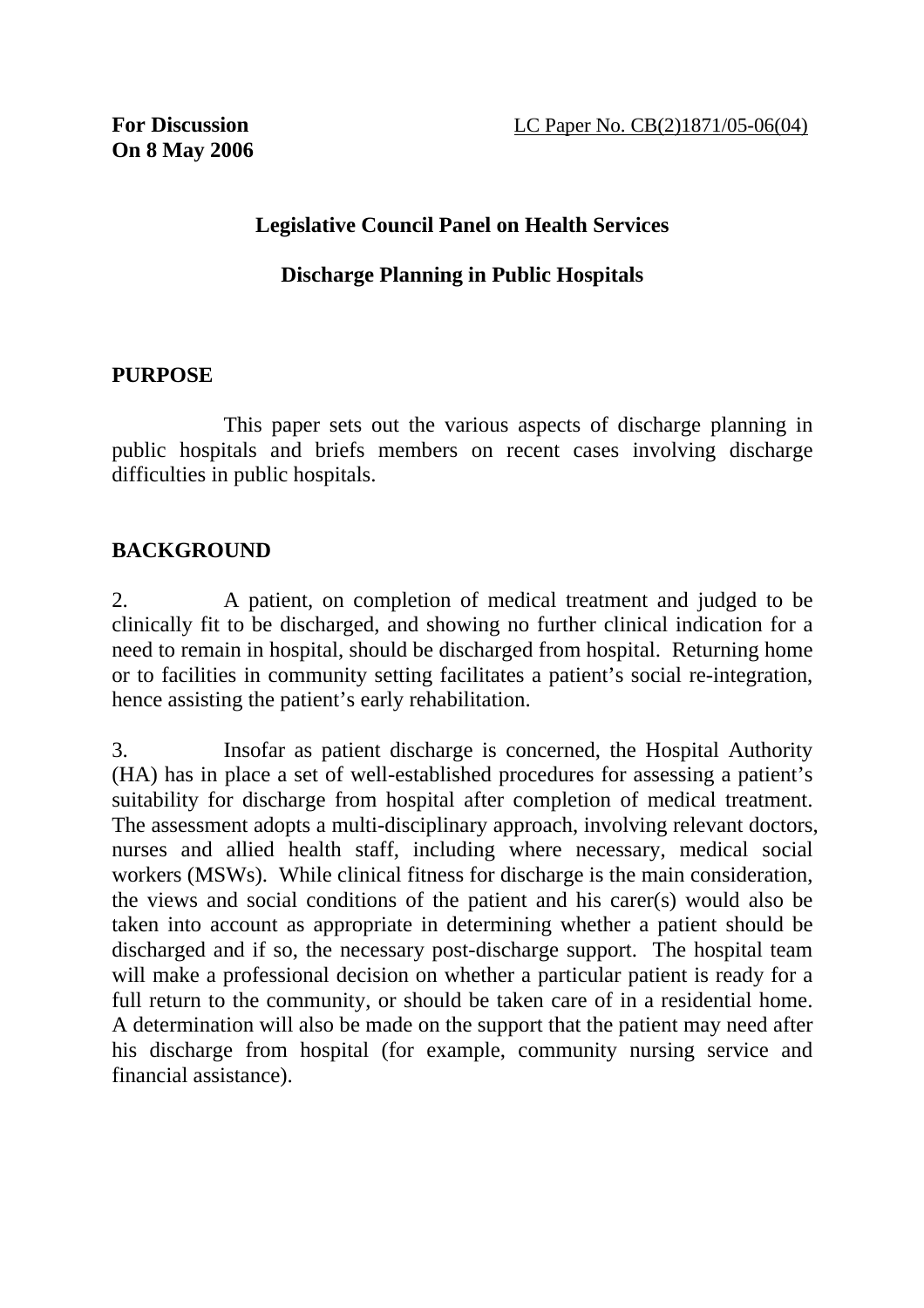#### **"DISCHARGE PROBLEM"**

4. Early discharge of patients, especially those who have been staying in hospitals for comparatively long periods, will help them to reintegrate into the society early. Prolonged hospital stay beyond clinical indications may also cause unwanted institutionalisation of the patients and waste of limited and precious medical resources. However, in exceptional circumstances, there are cases where the discharge of patients is met with resistance and hence lengthening of the discharge process. While the reasons are many and may vary from one case to the other, they can be summarised largely as follow :

- (a) patients or family members may perceive differently the medical illness of the patients from the clinical assessments;
- (b) lack of confidence of the family members or patients in continuation of self care at home;
- (c) financial and/or other social considerations e.g. patients having chronic diseases, long term disabilities and requiring care from others may tend to refuse to be discharged; and
- (d) unavailability of family and social support etc after discharge.

5. According to the HA's experience, discharging patients with weaker social, family and financial support, and those receiving assistance from the Comprehensive Social Security Assistance (CSSA), is comparatively more difficult.

## **EXISTING MEASURES TO ADDRESS "DISCHARGE PROBLEMS"**

6. The HA at present adopts a multi-facet approach in dealing with patients with discharge difficulties.

(a) the hospital staff will on the one hand continue communication with the patients/families to allay their concerns regarding possible difficulties from discharge of patients from hospitals. On the other hand, the hospital staff will try to understand the specific difficulties faced by the families/patients and work closely with relevant parties e.g. the Social Welfare Department in arranging for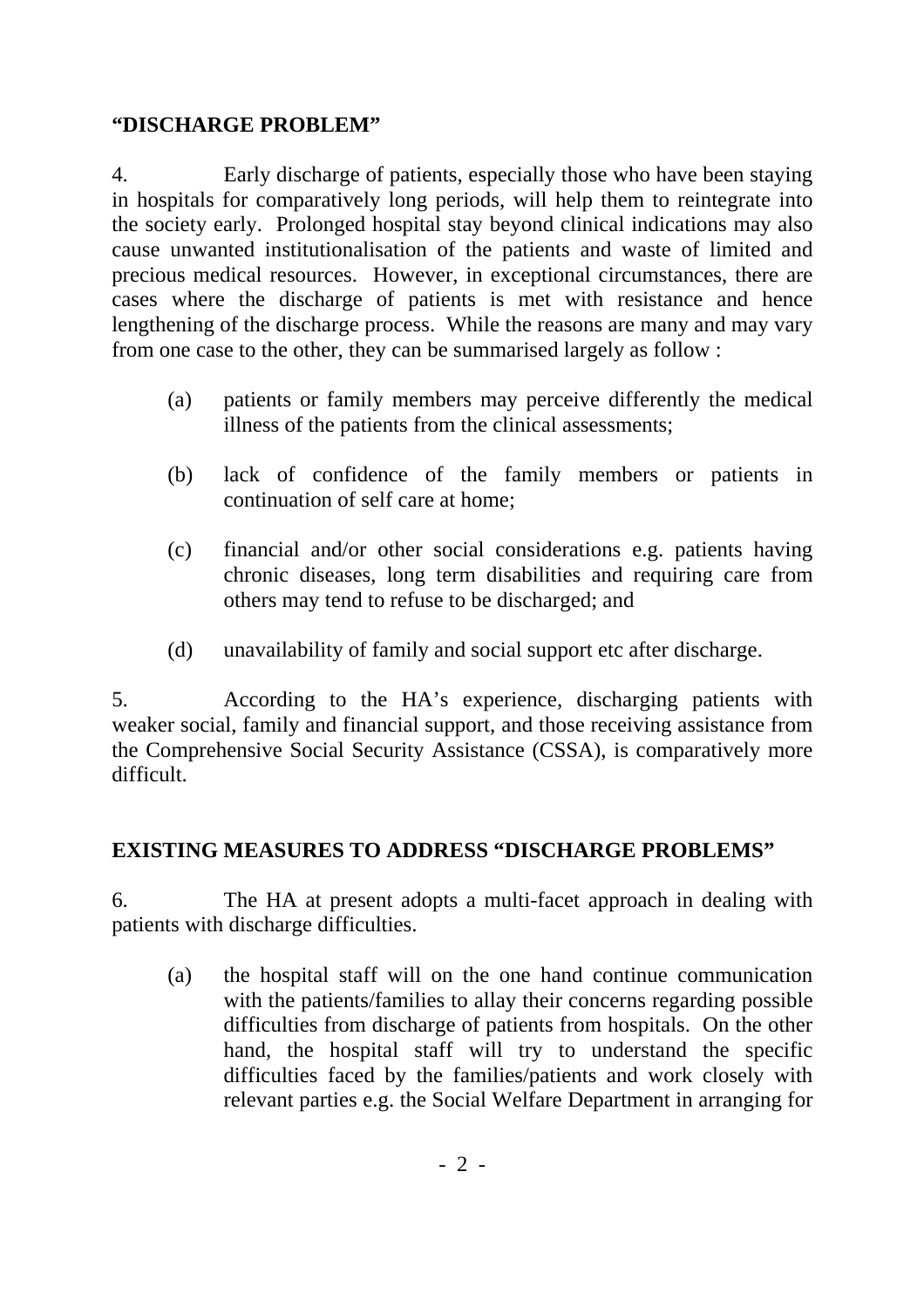the appropriate support and assistance for patients, as and where necessary, to facilitate their discharge from the hospitals;

- (b) where medical care is needed, the HA has in place a system to provide comprehensive post-discharge ambulatory care, through outpatient clinics, day hospitals or ward follow-up facilities, as well as a range of medical outreach services. For example, the visiting medical service in many old-aged homes has been enhanced since 2003;
- (c) for cases where follow up social services are considered necessary, social workers will interview the patients and their family members to assess the need and types of social services required and arrange for the provision of the services, ranging from long-term resident services or community care services to district-based support services; and
- (d) for patients considered to be severely disabled, the MSWs will offer further assistance on applications for relevant government financial assistance schemes if need be.

7. In sum, "discharge problem" is a very complex matter that encompasses issues well beyond the arena of medical service provision. Actual cases that the HA encountered may help illustrate the complexities involved.

## **THE HA EXPERIENCE IN DISCHARGING PATIENTS FROM HOSPITALS**

8. **Appendices 1 and 2** are case summaries of two actual cases happened recently in public hospitals. The first case involved a CSSA recipient, while the second involved a Non-entitled Person (NEP). The two cases are cited to illustrate the difficulties that have been faced by the HA in discharging long-term patients. We have no intention, nor do we have statistical evidence, to show that the discharging difficulties are a pervasive problem amongst CSSA recipients and NEPs. A brief summary of the cases is set out below.

Case One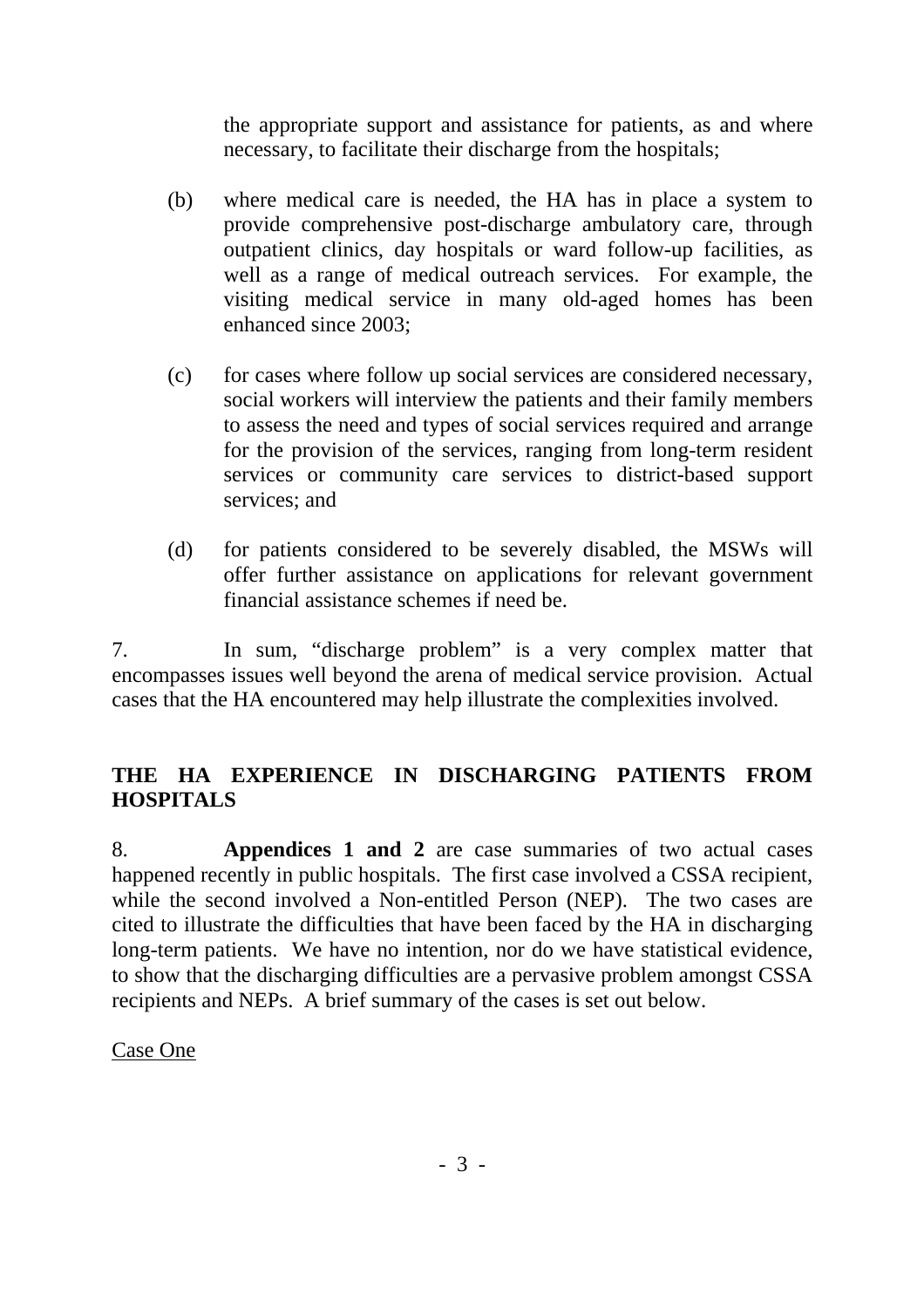9. The patient in Case One was a CSSA recipient. Numerous discharge options were offered by the hospital concerned, but refused repeatedly by the wife of the patient. The difficulties encountered by the hospital were :

- (a) the family insisted on choosing some of the most "popular" subvented homes which had the longest waiting time, hence prolonged unnecessarily the discharge arrangements; and
- (b) the level of medical care available in hospitals is higher than that can be offered by residential and old age homes. In addition, CSSA recipients receiving free hospital services are eligible to continue to receive the CSSA during the hospitalization period while awaiting placement. We have the impression that this discrepancy in benefits between remaining in hospital and transferring to a residential or old age home may well be one of the reasons for the patient's reluctance to be discharged.

## Case Two

10. Case Two involved a NEP patient. With the anticipated increase of tourists from neighboring territories, the possibility of short-term visitors requiring admission to public hospitals may increase. Some of them may require longer-term care ultimately.

11. For NEP patients with medical problems, discharge arrangements often require multi-agency involvements, thereby making the process of discharge even more complicated and difficult :

(a) Patients subject to Repatriation

Unlike discharge within Hong Kong, cross-border repatriation for patients requires much greater co-ordination with many crossborder agencies. The repatriation of patients with functional and self-care problems will require more careful consideration, as patient/family may have difficulty to obtain a similar level of rehabilitation or maintenance services after repatriation.

(b) Difficulties of Mentally Incapacitated Patients

It is a cardinal principle that social and welfare arrangements cannot be carried out without obtaining proper consent from a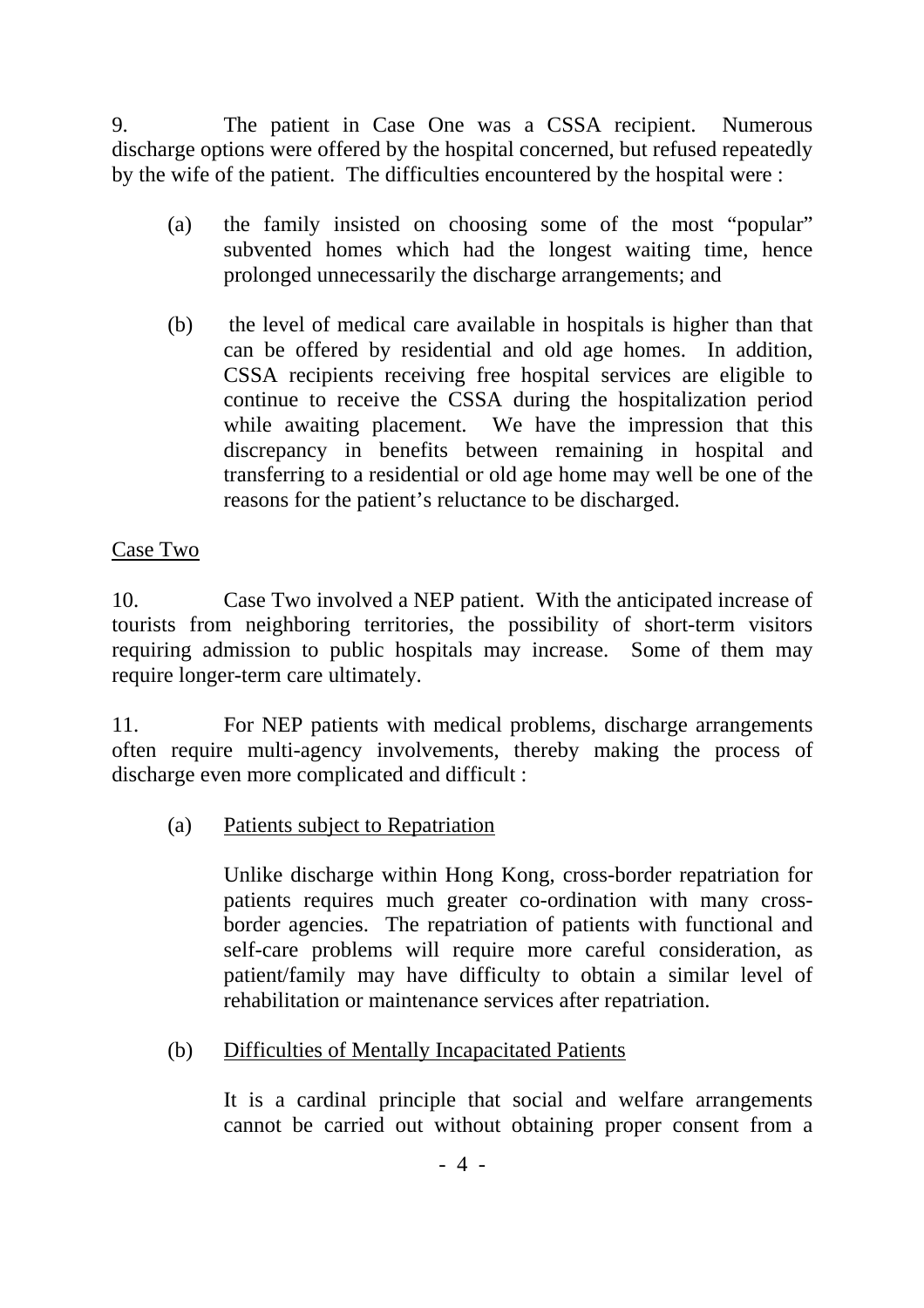patient. For mentally incapacitated persons who do not have capacity to give proper informed consent, their next of kin can take up the guardian role to act in the best interests of patients to agree on discharge and placement arrangements. However, in situations where the next of kin cannot be identified or refuses to liaise with the hospital to work out discharge planning arrangements, the hospital may need to apply to the Guardianship Board for guidance.

Experience tells that applying for a guardianship order when the patient's family is not in Hong Kong would be more timeconsuming and that without proper consent from the patient or guardian, physical repatriation of the patient would be more complex and complicated.

(c) Entitlement of NEPs to Welfare and Community Facilities in Hong Kong

Except under emergency and short-term situations, social and community facilities are presently not available to non-Hong Kong residents as a matter of policy. This is to ensure that our limited resources would be used on Hong Kong residents. Therefore, if a patient is not able to be repatriated immediately, he will have to stay in a public hospital even though his clinical condition is judged fit for discharge.

## **THE WAY FORWARD**

12. In sum, patients are admitted to hospitals for medical treatment and hospital discharge, as a matter of principle, is a clinical decision. A patient should be discharged from hospital when his clinical condition is judged fit for discharge by the hospital team. A patient should not stay in a hospital once he is fit for discharge. However, in actual practice, the HA encounters difficulties in discharging some of its patients, particularly those long-term staying ones, taking into account both human rights and humanitarian concerns.

13. Medical resources are limited. To ensure best use of the resources and in the light of the HA's experience, consideration may be given to the following issues :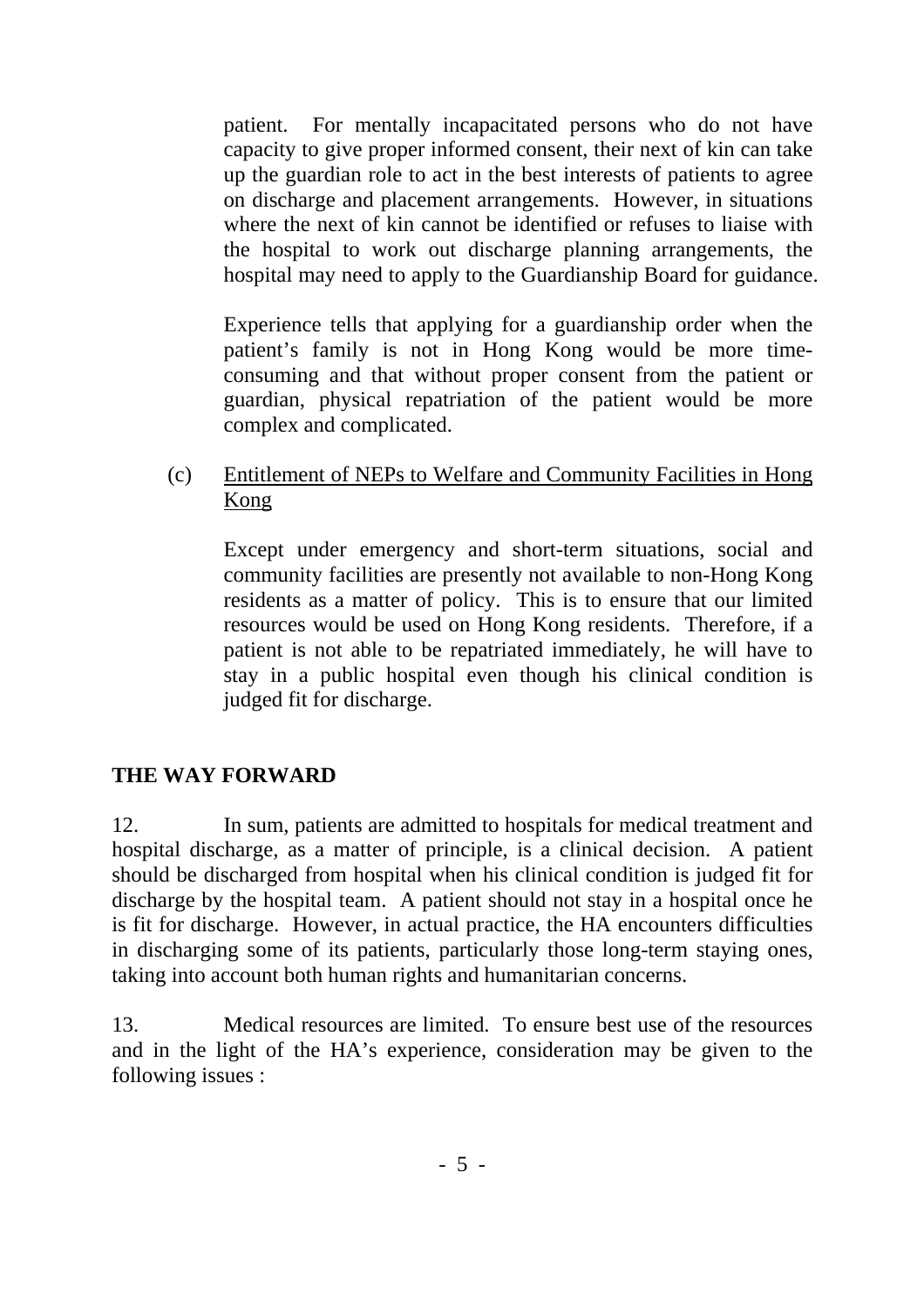- (a) enhancing public awareness of the availability and choices of social and community services outside hospitals;
- (b) whether CSSA recipients should continue be paid the allowance during their stay in a public hospital when all inpatient charges will already have been waived for such patients. There may be a case for this practice to discontinue, especially when the CSSA recipient has been judged to be fit to be discharged. This should however be balanced against the argument that the recipient may need some money to cover miscellaneous personal expenses during his hospitalisation. We may also need to take into account the impact of the recipient's hospitalisation on the level of expenditure by the remaining members of his family (e.g. additional travelling expenses in conducting hospital visits);
- (c) the present long waiting list for some social institutions make access to service inconvenient to patients. This is despite the Government's efforts in increasing the relevant services to meet rising demands. Services in community institutions could be strengthened suitably to facilitate continuity of care upon discharge of patients from hospital settings, though the availability of resources is an issue; and
- (d) enhancing cooperation with local consulates and other cross-border agencies in handling the repatriation of patients to their homeland.

# **ADVICE SOUGHT**

14. Members are invited to note the content of this paper.

Hospital Authority Health, Welfare and Food Bureau May 2006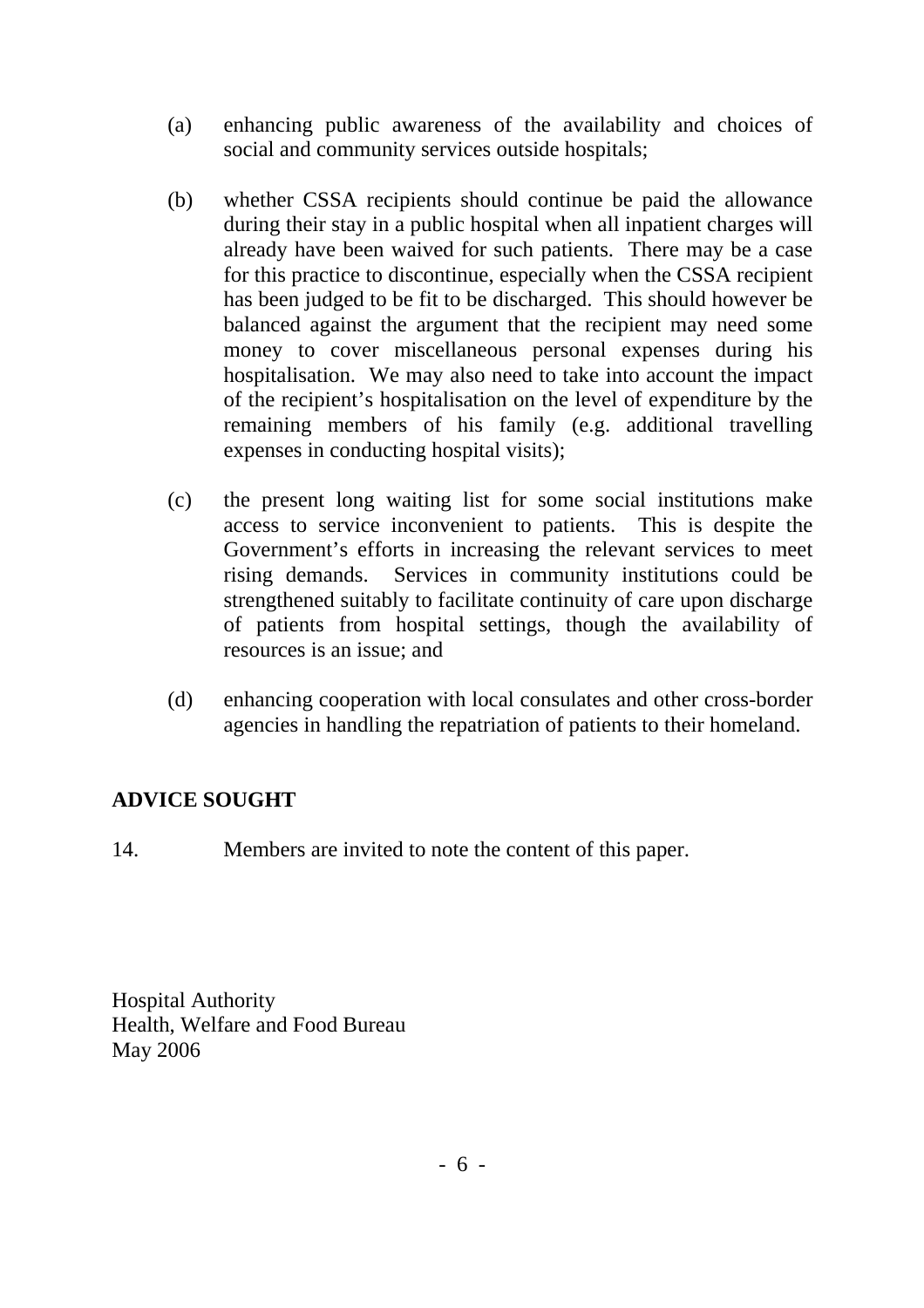# **Appendix I**

# **The HA's Experience in Discharging Patients from Hospitals Case Summary One**

1. Mr. X was admitted to Hospital A in October 2002 with right sided weakness due to acute ischaemic stroke.

2. He was transferred to Hospital B in October 2002 for stroke rehabilitation. He made good progress, with only mild cognitive impairment and was able to walk with quadripod.

3. By November/December 2002, he was clinically assessed to be fit for discharge : either back to his own home with Geriatric Day Hospital and/or social services support, or to a private old age home. Despite multiple meetings and case conferences with the clinical team, the patient's wife refused all discharge options.

4. Over the next two and a half years, the clinical team had repeatedly approached the patient and his wife to discuss his discharge from Hospital B. Below are some of the options offered and the wife's responses:

- (a) February 2004 : Patient expressed a wish to go back home and live with his family, but the wife refused. She agreed to let him go to a subvented Care & Attention Home (C&A Home).
- (b) March 2004 : Wife insisted on permanent placement in a Central Infirmary Waiting List (CIWL) Infirmary bed, either at Hospital B or Hospital C.
- (c) July 2004 : A place became available at a private C&A Home place in patient's district. The patient had been on the waiting list since his stroke in 2002, and the place offered was under the Enhanced Bought Place Scheme. Prior to admission to such institutions, it is mandatory for a client to undergo the Minimum Data Set – Health Care (MDS-HC) assessment by a medical social worker (MSW). However, the patent's wife forbade the patient to sign the consent for the assessment, and strongly warned the clinical team not to attempt to do any assessment or send the patient to a C&A Home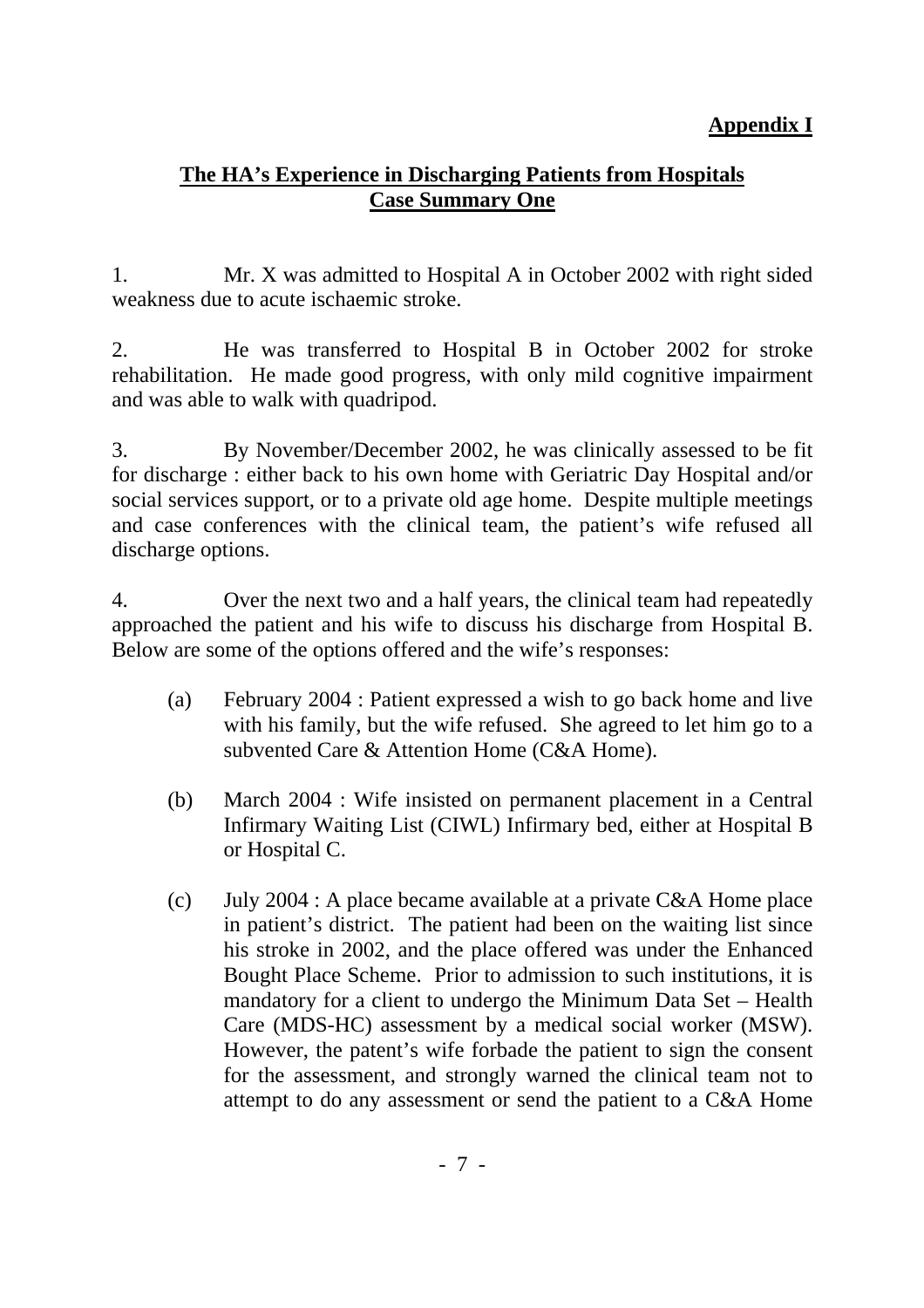without her knowledge. Therefore the application for C&A Home was cancelled.

- (d) March 2005 : The MSW approached the patient again for the MDS-HC assessment and asked the patient to sign the consent, but the patient refused. He said that his wife told him not to sign anything or cooperate with any assessment, but just to remain in Hospital B for as long as possible.
- (e) April 2005 : Case conference held with clinical team. Wife understood that the patient did not fulfill the criteria for infirmary placement, but nonetheless strongly urged the doctors to facilitate a transfer to Hospital C. The standard of C&A Homes, in her opinion, were inferior to Hospitals B and C, so she would not consider this option as all.

5. May 2005 : Intensive discharge program started by Hospital B which included sending notice to patient's family that Mr. X was clinically fit for discharge and invited them to discuss discharge arrangements with the hospital. Hospital team subsequently held interviews with family members and the wife finally gave consent to conduct the MDS-HC assessment, but she said she would not agree to result of assessment if not to her liking.

6. June 2005 : Assessor from SWD conducted the MDS-HC assessment for Mr. X and 'nursing home' level of care was recommended.

7. July 2005 : Mr. X's wife appealed to the SWD office against the assessment result, and to members of the Legislative Council and District Board on the discharge arrangement.

8. July 2005 : MDS-HC reassessment conducted by SWD office. Assessment result reconfirmed that patient was fit for home with community support while waiting for 'nursing home'. Hospital informed family that they planned to discharge Mr. X on 2 August and would offer alternatives to him for discharge :

- (a) private Old Age Home; or
- (b) home with community support while awaiting Nursing Home placement.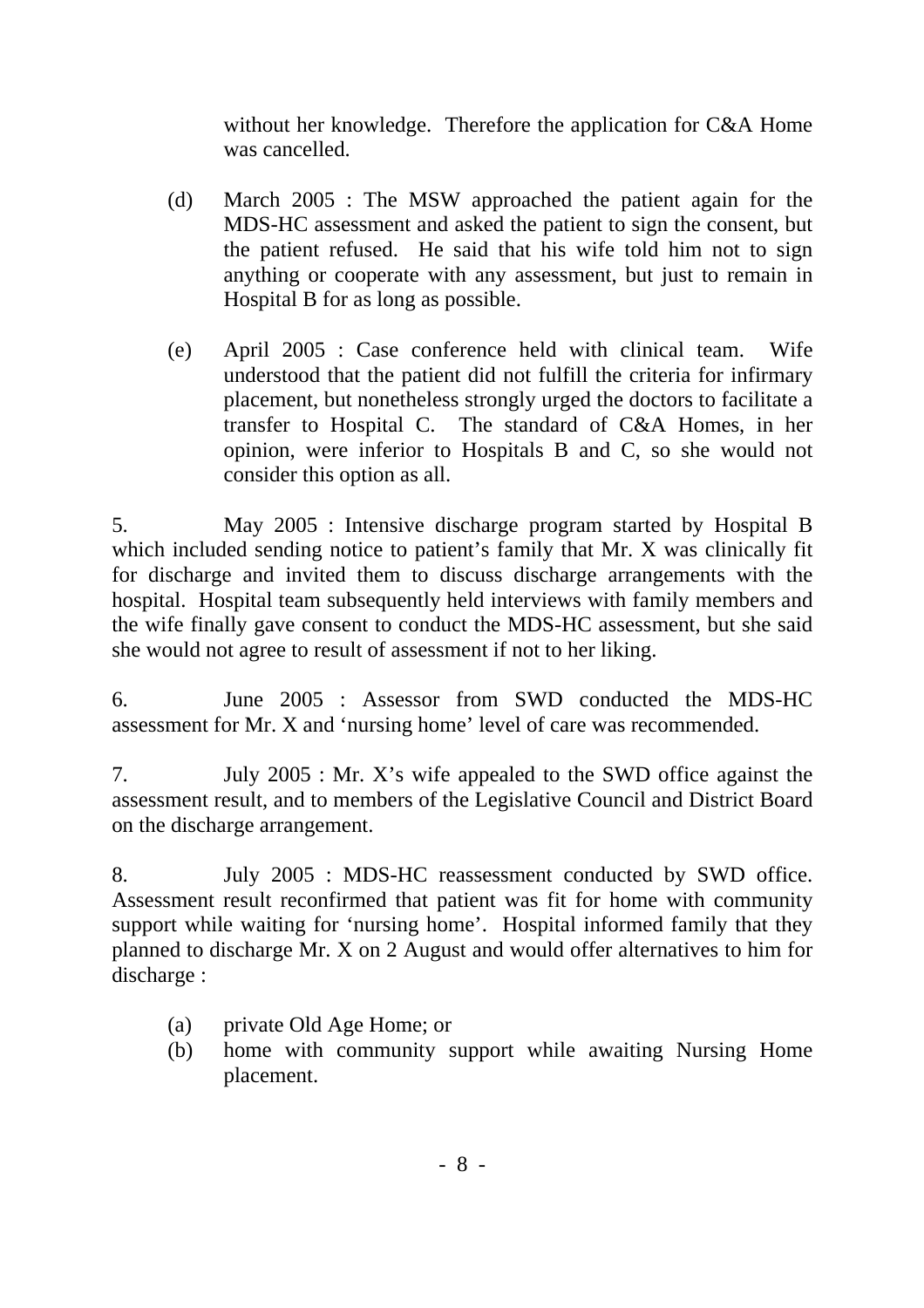9. August 2005 : Discharge timings fixed. The family did not take either option (a) or (b) above. In circumstances where the family did not make their own arrangements, he or she would have to be taken over by SWD with special emergency arrangement. The wife accepted Mr. X to be taken over by SWD. Mr. X also accepted the arrangement and was directly transferred to an emergency placement in a subvented nursing home.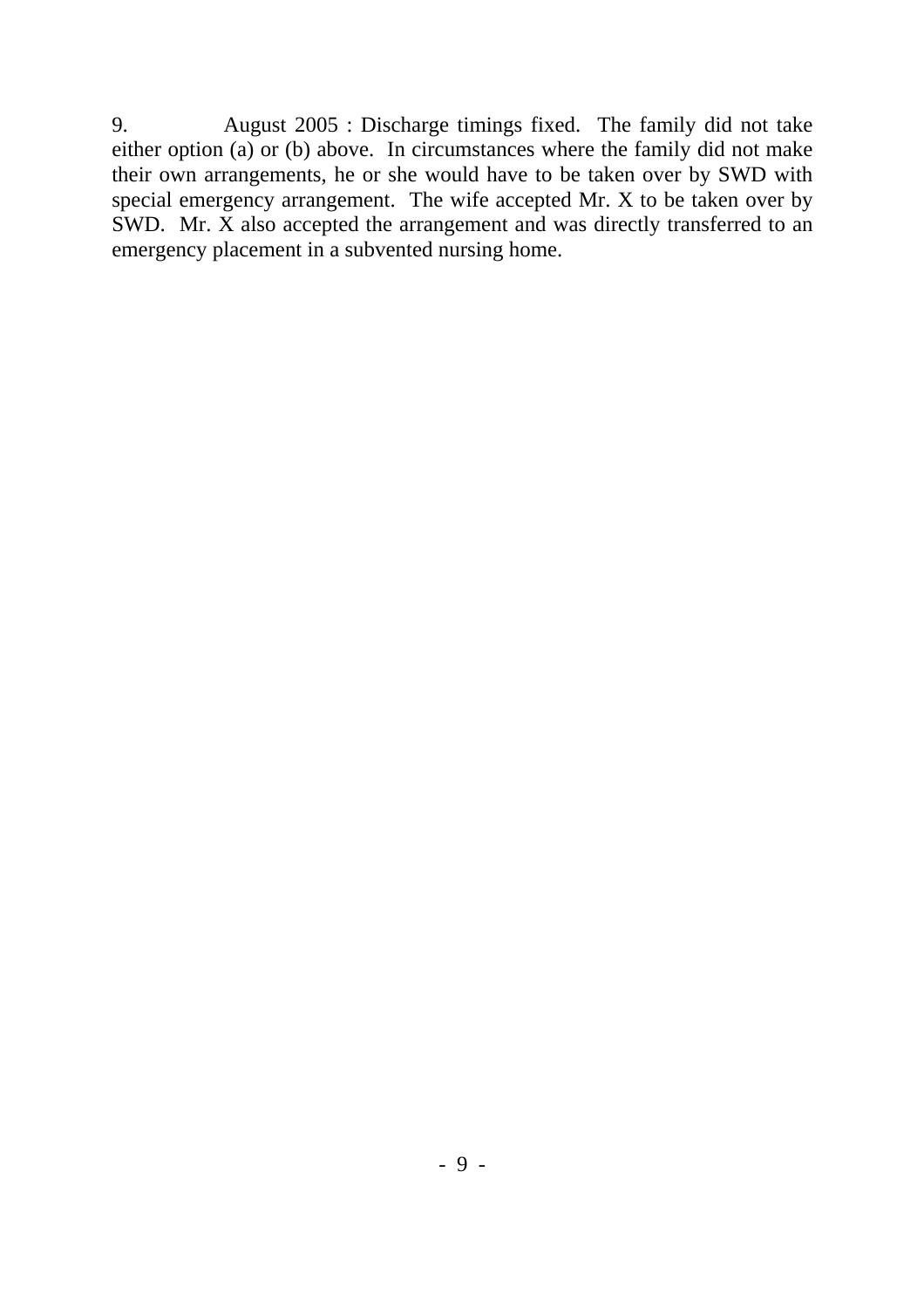# **Appendix II**

## **The HA's Experience in Discharging Patients from Hospitals Case Summary Two**

1. Mr. Z was a tourist from Mainland China. In October 2004, he was knocked down by a truck and was admitted with severe head injury into Hospital A for emergency care. Emergency operation with appropriate treatment was done uneventfully.

2. The patient was transferred to Hospital B in February 2005 for medical rehabilitation and his condition remained stable since then. After the incident, the patient had sustained a severe brain injury resulting in total loss of functional ability and loss of cognitive function despite a prolonged course of active rehabilitation. The residual disability of Mr. Z was most likely to be permanent in nature and the medical rehabilitation team and doctor-in-charge had certified that his medical condition was stable and fit for transfer back to Mainland China for maintenance care by his family.

3. During the patient's stay in Hong Kong, his wife (also a two-way permit holder) visited Mr. Z occasionally. The two-way permit of the patient had already expired on the date of the accident i.e. October 2004 and therefore the patient became theoretically an overstayer in Hong Kong. Hospital B informed Immigration Department of the case.

4. Repeated discussions were made with the patient's relative and wife on the discharge plan and several registered mails were also sent to his wife from April to August 2005 on the discharge plan. Hospital B was then informed that the wife had successfully applied for Hong Kong SAR legal aid for a civil suit claim for compensation against the driver.

5. During the wife's visit to Hospital B in December 2005, the hospital staff had explained to her in detail the patient's stable condition and fitness for discharge. The hospital also mentioned that arrangements for an escort service to facilitate the discharge of Mr. Z with the details of a free medical escort service back to Mainland China offered to the patient by a charitable Non-Governmental Organization (NGO) on special compassionate grounds. Nevertheless, the wife stressed that she had great financial difficulties and would only consider the discharge of the patient if damages were awarded